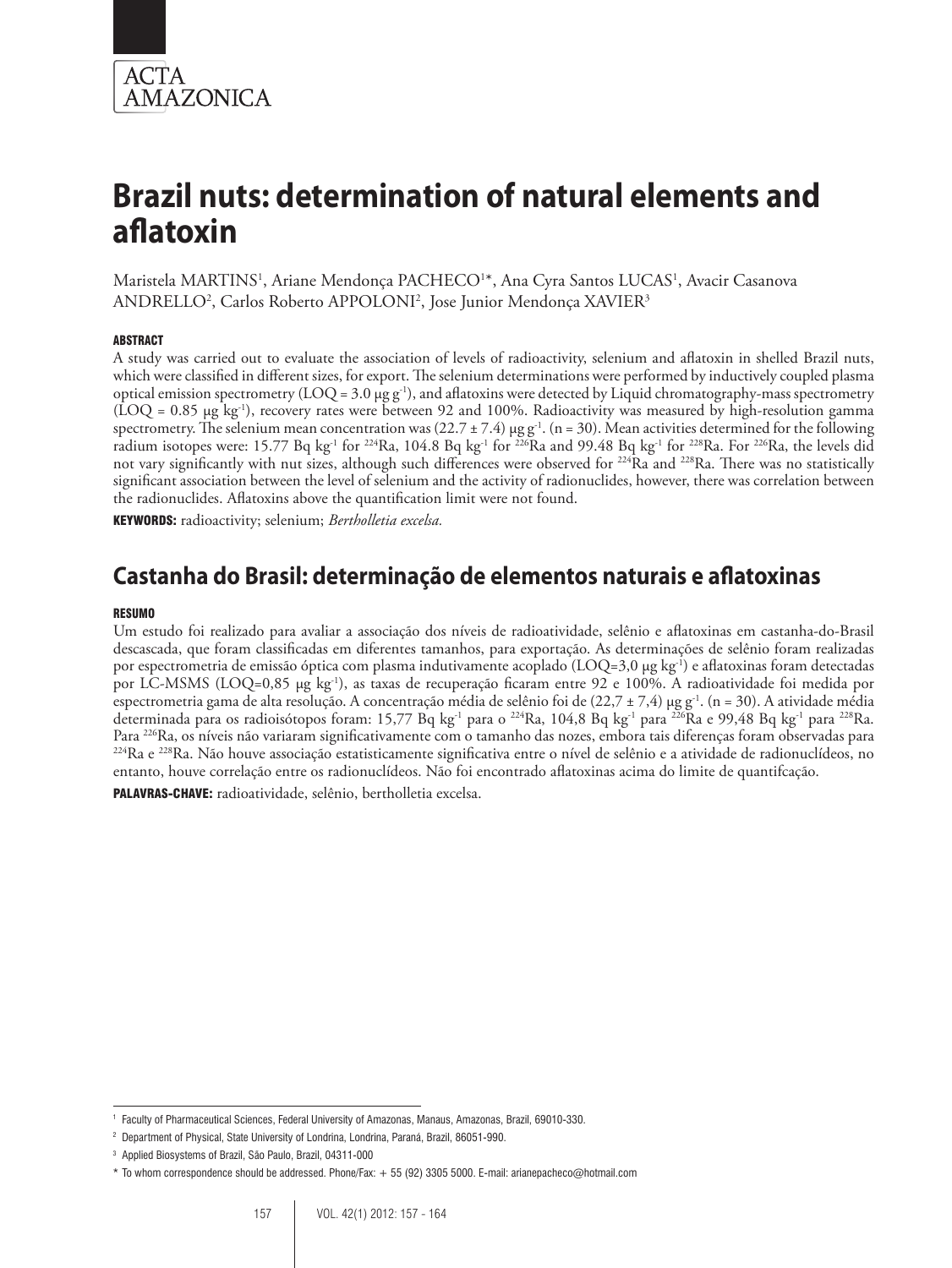

Brazil nuts: determination of natural elements and aflatoxin

# **Introduction**

The contamination by fungi and their metabolites in food has been focused on the food science to identify risks and prevent diseases. However, the natural properties of some foods, such as radioactivity and their chemical compositions, have been assessed as being active in themselves, but not deeply studied in tree nuts, for example.

The Brazil nut (*Bertholletia excelsa* HBK) is well-known as a relevant food with nutritional properties, such as a high protein content (15-20%) and sulfur amino acids, 60-70% lipids (Essential fatty acids), vitamin E (Chunhieng *et al*. 2008) and antioxidant properties due to its selenium content (Ryan *et al*. 2006).

Selenium (Se) is an essential micronutrient that, once incorporated into selenoproteins, performs important functions in the human body, participating in antioxidant defense, in the immune system and in the regulation of thyroid function (Rayman 2000). Glutathione peroxidase is a selenoprotein that acts as an antioxidant enzyme in plasma and is associated with slowing the aging process, boosting the immune system and protecting against heart disease and certain forms of cancer (Yang 2009). However, at doses above the recommended daily intake of 55 µg per day, Se can be toxic (Yang 2009). Brazil nut trees absorb the natural element Se from soil (Parekh *et al*. 2008) as along with radionuclides, such as 226Ra (Tagami and Uchida 2009).

The concentration of radioactive elements in Brazil nuts can reach quantities up to 1000 times greater than in other foods (Gabay and Sax 1969). Due to their high concentration of radionuclides, studies report that Brazil nuts are radioactive (Turner *et al*. 1958; Smith 1971). The occurrence of cancer is among the risks associated with the ingestion of radioactive foods, and monitoring is a form of health protection (Irigaray *et al*. 2007; Celik 2008).

The Brazil nut is native to the Amazon region and is economically important. It is collected in indigenous regions and in small communities during the rainy season, and transported to processing plants, to undergo treatment involving the following stages: sorting, drying, breaking and sorting by size. The initial stage of manual/visual sorting is important to remove moldy and stained nuts, and precedes classification by size. At the end of the drying and cooling processes, the product is subjected to vacuum packaging and hot sealing (Figure 1) (Pacheco and Scussel 2009).

Besides the amount exported from Brazil - around 23.600 t in 2008/2009 (MICD 2010) - Brazil nuts have been used in industrial products, such as biscuits, oil, sweets, cereals and bakery products (Souza and Menezes 2004). However, the export of Brazil nuts to Europe has suffered drastic reductions



**Figure 1 -** General flowchart for processing of Brazil nuts including shelling and sorting steps[\*] (Pacheco and Scussel 2009).

due to the presence of aflatoxins at concentrations exceeding those accepted by European legislation (EU 2003;  $4 \mu g kg^{-1}$ ).

Aflatoxins are carcinogenic substances (IARC 1997) from the secondary metabolism of aflatoxigenic fungi. Brazil nuts and other tree nuts have been studied for their association with these fungi, as well as for levels of aflatoxin contamination (Scussel 2004). Brazil nut production occurs in environments with temperatures of 30-35 °C and with high relative humidity (80-95%). The environmental conditions in the Amazon region influence the level of water activity (Wa) and moisture in Brazil nuts and, favor aflatoxin production by some fungal strains (Johnsson *et al*. 2008).

Considering these aspects, the aim of this work was to evaluate the association of radioactive and selenium levels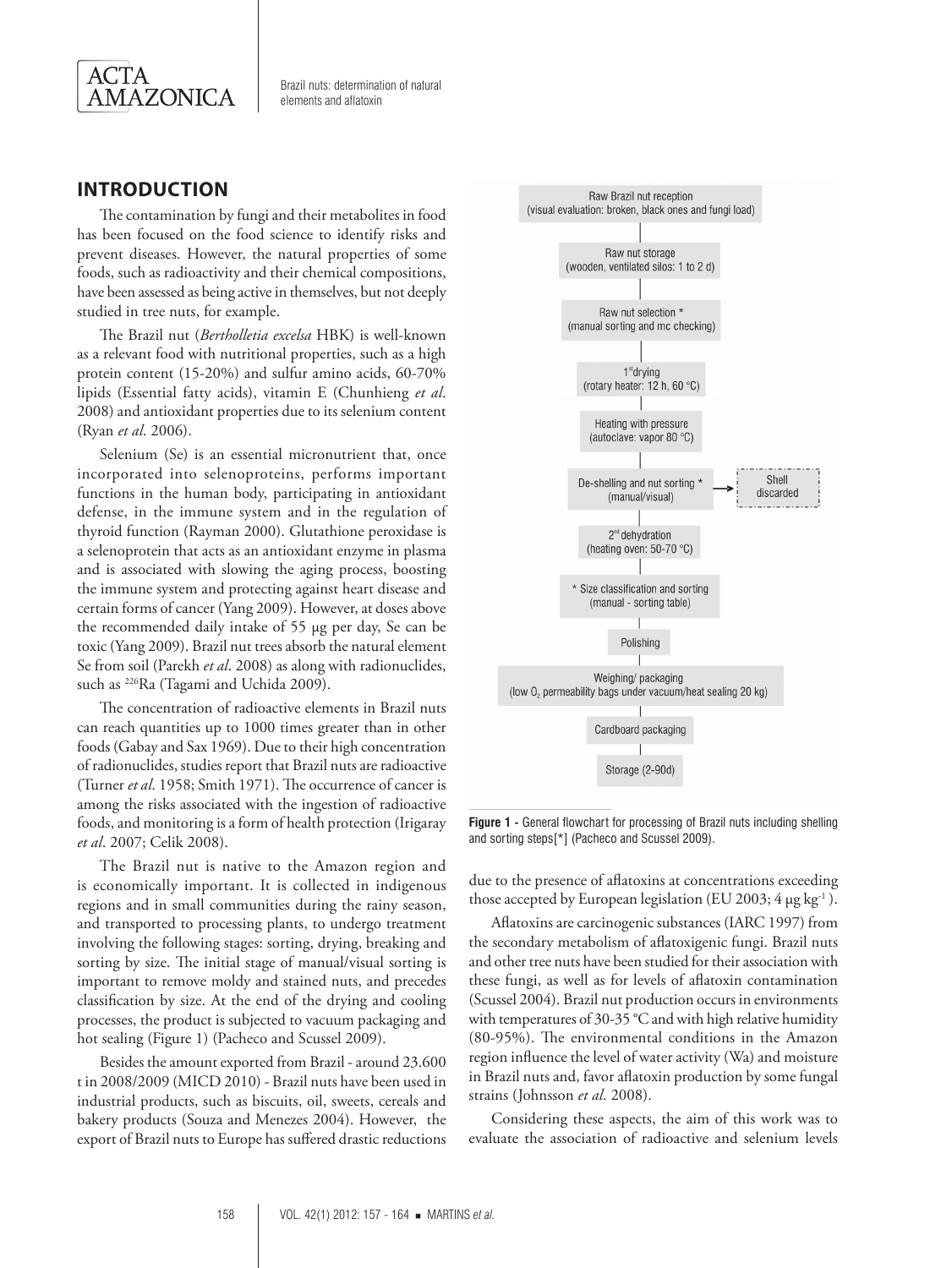

Brazil nuts: determination of natural elements and aflatoxin

concerning the aflatoxins contamination in Brazil-nuts for export.

# **Materials and Methods**

#### **Reagents**

Reagents used in this study included: methanol, acetonitrile, benzene (HPLC grade, Carlo Erba, Rodano, Italy), ultrapure water (MilliQ system, Millipore, Billerica, USA) and ammonium acetate (analytical grade, Vetec, Rio de Janeiro, Brazil). Aflatoxin standards included: AFB1, AFB2, AFG1 and AFG2 (Sigma , Saint Louis, MO, USA).

#### **Instruments**

A liquid chromatograph was used (1100, Agilent, Santa Clara, USA) with a quaternary pump, degasser, autosampler and a 20 mL loop. Reverse phase columns studied included: three C18 (4.5 mm i.d., 150 mm length from Hichrom (Theale, UK) and of 250 mm length (5 and 10 mm i.d.)] from Phenomenex (Torrance, USA), and one C8 (4.6 mm i.d., 150 mm length) from Agilent (Santa Clara, USA). A liquid chromatograph coupled with tandem-mass spectrometer (LC-MS/MS) (Applied Biosystems MDS SCIEX, Foster City, USA) was equipped with an atmospheric pressure chemical ionization (APCI) and electrospray ionization (ESI) interfaces in positive modes as well as an infusion pump (Harvard Apparatus, Holliston, USA). An inductively coupled plasma optical emission spectrometer (Otima 2000, Perkin-Elmer, Toronto, Canada.), a mill (Romer, Union, USA), an industrial nut-cracker (CIEX, Manaus, Brazil), a HPGe detector (GEM-M-7080 PS, ORTEC, USA), a high voltage power supply (model ORTEC 659, USA), a pulse generator (model ORTEC 419, USA), a preamplifier and linear amplifier (ORTEC model 575, USA), an oscilloscope (model TDS tektronic 220), a multichannel plate (model ORTEC Trump-8K, USA) and a shield (ORTEC, model HPLDS1, USA).

#### **Sampling and preparation**

A total of 30 samples were collected from a batch of Brazil nuts for export from the 2009 harvest in a factory from the city of Manaus in the state of Amazonas, Brazil.

The sampling method used was that required by the European Union, (EU 2003). The samples were representatively collected from bags under vacuum/heat sealing of 20 kg. Incremental samples were taken from the bags and homogenized. Final portions of 1 kg were packed and immediately sent to the laboratory. This portion was considered to be representative of  $< 0.1$  t. Frozen samples were finely ground (particle size <100 µm) in a disk mill and were homogenized. Subsequently, 500 g portions were transferred to polyethylene containers with stoppers and

stored in a freezer. Portions of 50 and 25 g were used for Se and aflatoxin determinations, in duplicates. For radioactivity analysis, incremental samples were taken from the bags and homogenized; final portions of 2 kg were obtained. Samples, incinerated according to the Association of Official Analytical Chemists (AOAC 2005), were properly packed (to fill a 2 cm tall container - about 50 g sample) in cylindrical plastic containers with a volume of 300 mL. After packing, samples were sealed and remained at rest for a period of forty days to reach secular equilibrium. Measurements were performed at the Laboratory of Applied Nuclear Physics (Physics Department, State University of Londrina) (LFNA/UEL).

#### **Selenium determination**

The analysis of selenium was performed by ICP optical emission spectrometry (OES), using the atomic emission (28). The digestion of samples was carried out by acid in microwave in a closed system. Mass of about  $0.3 g + 3 mL$ of concentrated nitric acid and 1 mL of hydrogen peroxide, high pressure system 100 DAK Bergof, irradiation with 200 watts for five minutes and increase 50 watts min<sup>-1</sup> up to 700 watts for fifteen minutes, total time thirty minutes. It was then cooled, depressurized and swelled to 50 mL. The limit of detection (LOD) was 1.50 mg g-1 and the limit of quantification (LOQ) was 3.00 mg g<sup>-1</sup>. The LOQ was defined as the lowest point of the curve with high reproducibility, axial view. The level of recovery was 90% (n=30). The analytical lines used for selenium determination was 196.03 nm. The operational features of the spectrometer were: operating range optics – Used: 170 to 850 nm, power radio frequency  $= 1300$  watts box, plasma gas flow rate  $= 15$  L min<sup>-1</sup> – adjunct  $= 2$  L min<sup>-1</sup> – 0.6 nebulizer mL min<sup>-1</sup>, peristaltic pump with adjustable flow rate of 2 mL min-1.

#### **Aflatoxin Determination**

Aflatoxin determination was performed by liquid chromatography (LC) coupled with tandem – mass spectrometry (MS-MS) APCI in the positive detection mode (Xavier and Scussel 2008). The LC conditions (C8 column) involved a mobile-phase with a methanol/water gradient [45% water/55% methanol (tree minutes); from three to five minutes the gradient was changed to 30% water/70% methanol] and a flow rate of 1 mL min-1. For MS/MS, the parent and two daughter ions (*m*/*z*) were selected for each toxin as follows: AFB1, *m*/*z* 313.1 (241.10 and 285.10); AFB2, *m*/*z* 315 (259.09 and 287.20); AFG1, *m*/*z* 329.1 (200.05 and 243.05); and AFG2, *m*/*z* 331.2 (245.07 and 231.20). The LOD and LOQ values for LC-MS/MS of AFB1, AFB2, AFG1, AFG2 were 0.05, 0.075, 0.075 and 0.1 *μ*g kg-1 and 0.15, 0.2, 0.2 and 0.3 *μ*g kg-1 for each aflatoxin, respectively. The LOD and LOQ values for total aflatoxin were 0.3 and 0.85  $\mu$ g kg<sup>-1</sup>. To obtain those parameters, the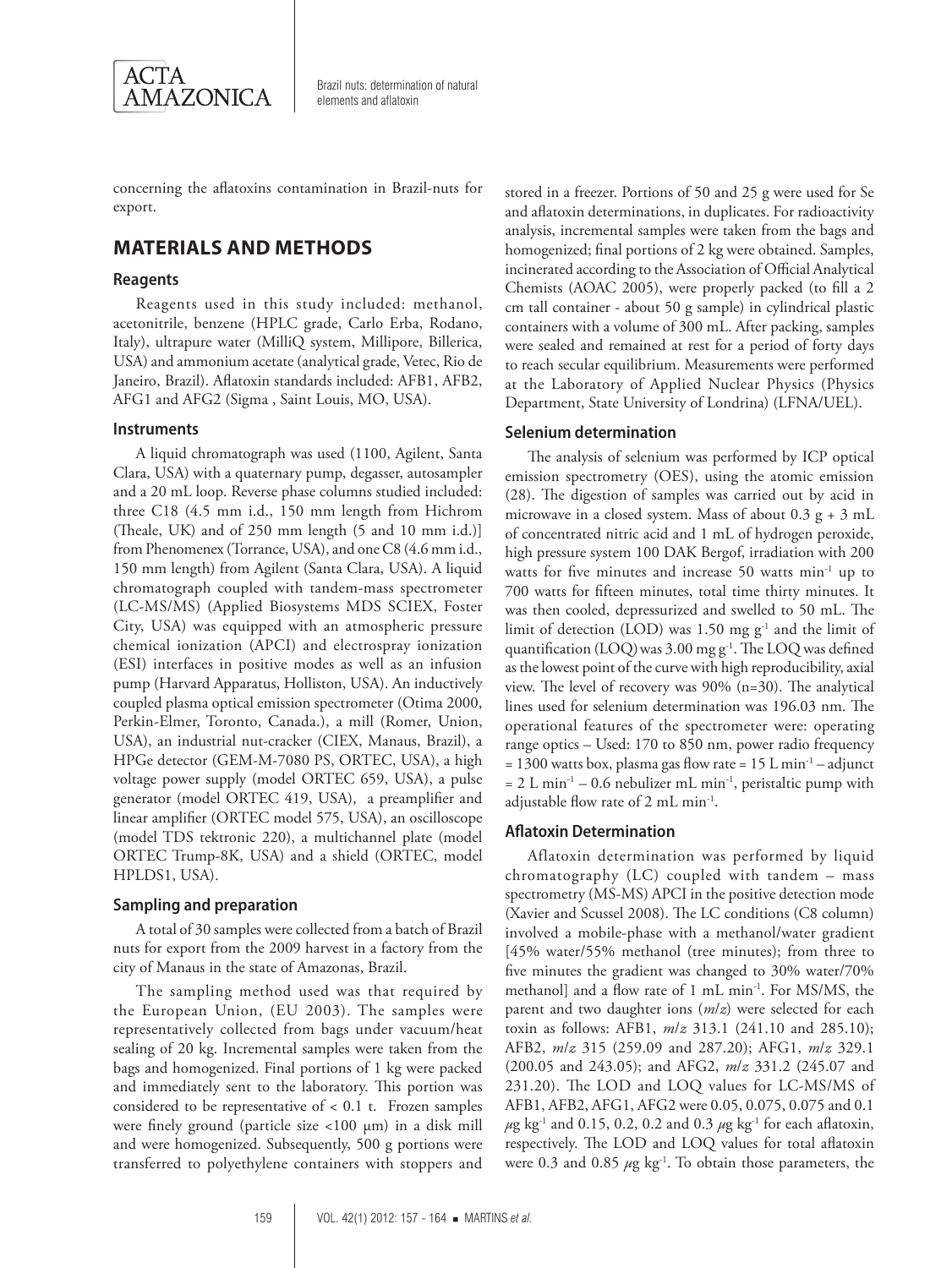

finely ground Brazil nuts were homogenized and spiked prior to extraction with aflatoxins at five concentrations between 1 to 10 *μ*g kg-1. Portions of 25 g were taken for extraction by adding 100 mL of acetonitrile/water (80:20, v/v) to the sample, which was followed by mixing for 2 h and filtration. The LOD method was defined by t times the signal-to noise ratio, and the LOQ method was defined by 6 times the signalto-noise ratio. Five-point analytical curves were constructed for quantification and for the estimation of LOD and LOQ. Each point corresponded to a mean of five injections of each extract. The recoveries for each aflatoxin (AFB1, AFB2, AFG1, AFG2) were 92.4, 72.5, 99.8, and 97.1%, respectively. The shell/nut ratio used for calculation was that reported by de Mello and Scussel (2007) [60:40 (60% shell/40% nut) with a factor of 1.5, which was considered the standard ratio for normal healthy whole Brazil nuts].

#### **Radioactivity determination by Gamma-Ray Spectrometry**

Traces of the radionuclides 228Ra, 226Ra and 224Ra were measured by gamma spectrometry using a HPGe detector (GEM-M 7080-PS, ORTEC) with 66% relative efficiency. Each nut sample was counted for 86,400 seconds. The concentration of 228Ra was determined from the 911, 338 and 969 keV lines for 228Ac in each sample. The concentration of <sup>226</sup>Ra was determined from the 609, 1120 and 1764.5 keV lines for <sup>214</sup>Bi, and from the 352 and 295 keV lines for <sup>214</sup>Pb. The average activity of each of these two radionuclides in all samples was then calculated. Subsequently, an average weighted by the variances of these two values was used to determine the average value of the activity of <sup>226</sup>Ra and <sup>228</sup>Ra in these nuts. The concentration of 224Ra was obtaind from the 239 keV line for 212Pb and the 583 keV line for 208Tl. The minimum detectable activity (MDA) for each spectral line is shown in Table 1.

determination of radionuclides.

| Radionuclides      | Energy (keV) | AMD (Bq/kg) |
|--------------------|--------------|-------------|
|                    | 609.3        | 14.7        |
| $214$ Bia          | 1120         | 47.7        |
|                    | 1764         | 34.2        |
| 214Ph <sub>b</sub> | 351.93       | 18.2        |
|                    | 295          | 32.4        |
| 228ACc             | 338          | 57.2        |
|                    | 911.20       | 26.4        |
|                    | 969          | 49.1        |
| $208$ Tld          | 583          | 7.67        |
| 212Ph <sub>b</sub> | 238          | 17.5        |
|                    |              |             |

#### **Committed effective doses**

The calculation of dose per unit intake is provided by the International Commission on Radiological Protection (ICRP 1996). The potential radiological impact through food intake is assessed from the calculation of committed effective dose (CED) in Sv.a-1, given by the equation: CED = e (g) ATc; where: e (g) is the committed effective dose per unit intake, or the effective dose coefficient, A is the average activity of the radionuclide and Tc is the rate of annual consumption of that food. The values for the coefficient of effective dose [e (g)] are based on models and metabolic data used for the evaluation by the United Nations Scientific Committee on the Effects of Atomic Radiation (UNSCEAR 2000). These coefficients of effective dose of interest for this work are those defined by the International Atomic Energy Agency (IAEA 1996). The values of the rate of annual consumption (Tc) of nuts for Brazil used in this study were suggested by the Household Budget Survey (POF) from the Brazilian Institute of Geography and Statistics (IBGE 2004) and also suggested by diet Cluster GEMs / Food (Global Environmental Monitoring System) (WHO 2006).

#### **Statistical analysis**

Comparison between the sizes was performed using analysis of variance (ANOVA). For correlation analysis, we used the Pearson coefficient. The Student t-test and chi-square test were used for comparison between doses and committed ceiling.

# **Results and discussion**

#### **Selenium in Brazil nut**

Selenium levels ranged from 9.4 to 39.0  $\mu$ g g<sup>-1</sup>, see Table 2. There were no significant differences in Se concentration (p> 0.18) among the different sizes of nuts. Moodley *et al*. (2007) studied the concentration of Se in different types of tree nuts sold in South Africa and reported a concentration **Table 1** - Minimum Detectable Activity (AMD) for each energy line used in the of  $36.1 \pm 0.4$  µg g<sup>-1</sup> in Brazil nuts, and  $0.0039 \pm 0.0007$ 

**Table 2 -** Selenium concentration in the Brazil nut shelled the different sizes of the 2009 harvest.

|                        | Selenium <sup>a</sup> ( $\mu$ g/g) |               |                      |  |  |
|------------------------|------------------------------------|---------------|----------------------|--|--|
| <b>Brazil nut Size</b> | Meanb                              | Range         | RSD <sup>c</sup> (%) |  |  |
| Small                  | 24.2                               | $17.0 - 39.0$ | 7.3                  |  |  |
| Medium                 | 24.7                               | $16.0 - 37.0$ | 7.6                  |  |  |
| Large                  | 19.2                               | $9.4 - 27.0$  | 6.5                  |  |  |
| Mean                   | 22.7                               | $9.4 - 39.0$  | 7.4                  |  |  |
| $P-valued$             |                                    | 0.19e         |                      |  |  |

Note: a LOQ = 3,00 µg/g. b Mean selenium concentration. c Relative standard deviation. d p<0,05 indicates significant difference. e P-value obtained by Fisher test.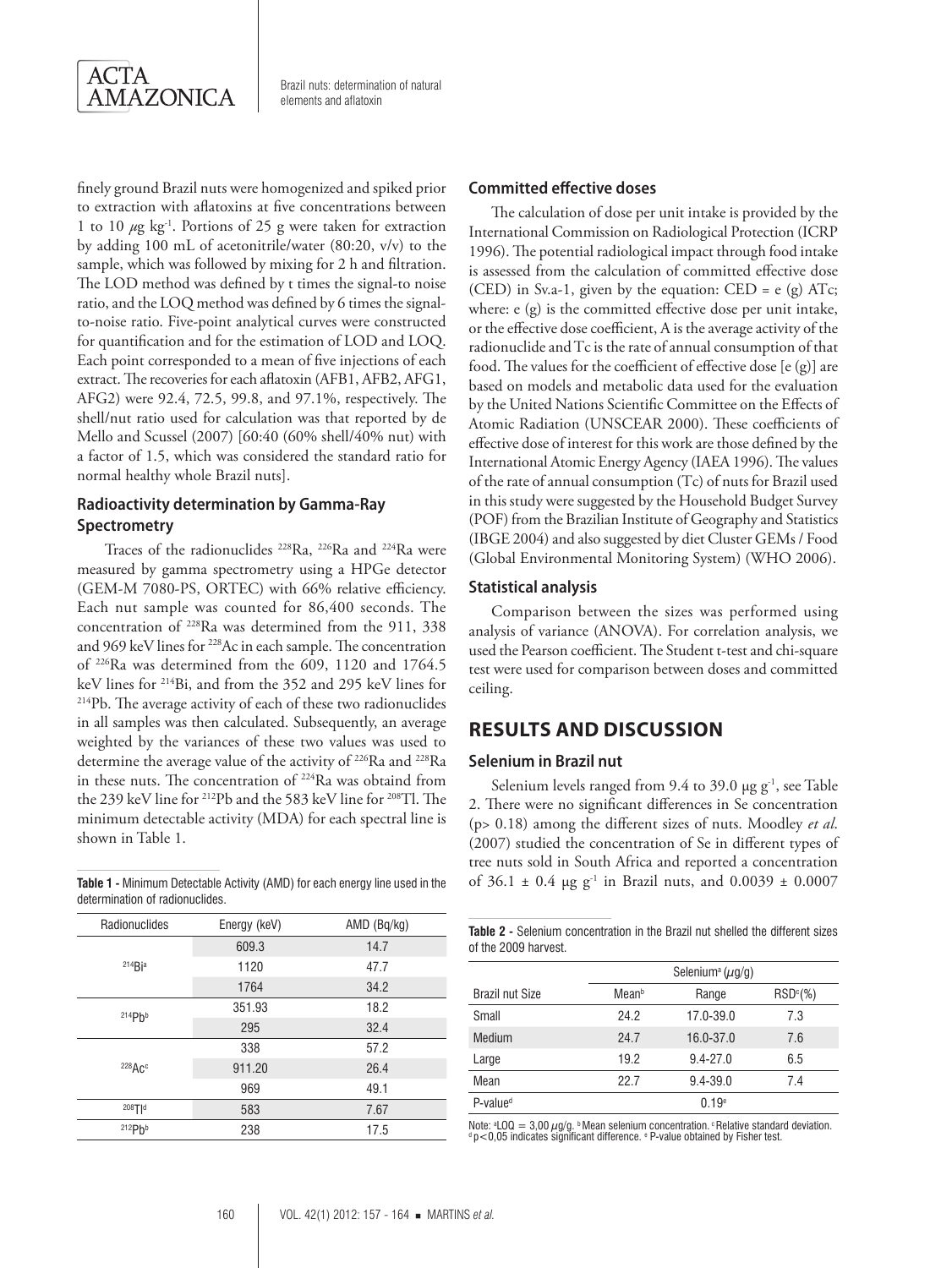

 $\mu$ g g<sup>-1</sup> in almonds, but did not detect levels of Se in other types of nuts studied. Rodushkin *et al*. (2008) reported a wide variation in Se levels among different types of nuts and reported a relatively low concentration in shelled Brazil nuts  $(1.2 \mu g g^{-1})$ . The levels of Se found in this study were lower than those reported (126 µg g-1) by Chunhieng *et al*. (2004). However, our results were similar to those reported by Parekh *et al*. (2008) who reported that levels of Se were inversely proportional to the concentration of barium in the samples studied. The concentration of Se in Brazil nuts seems to be influenced by the absorption capacity of the tree and may vary according to factors arising from the composition of the soil from which they originate. Levels of 8.0 to 69.7  $\mu$ g g<sup>-1</sup> in shelled Brazil nuts from different regions of the Amazon have been reported by Pacheco and Scussel (2007). In that study, the authors found also a correlation between levels of Se and aflatoxin: the higher the level of Se, the higher the aflatoxin contamination. Considering the fact that their correlation, as well as the levels obtained in our study is significantly lower than those reported by Pacheco and Scussel (2007), it may be possible to explain the non-detection of aflatoxins in our samples studied by the LOQ.

Although Se is a fundamental element that is prized for its antioxidant activity, it is also investigated due to the ambiguity of its actions because both beneficial and toxic effects on organisms have been observed. Its therapeutic range is considered narrow, and its toxicity is partly related to the ability of some compounds containing Se to generate free radicals: therefore, the intake of such compounds should be monitored. The Recommended Dietary Allowance (RDA) for Se is 55 µg day<sup>-1</sup> for adults (NAS 2000), which is based on the amount needed to maximize the synthesis of the selenoprotein glutathione peroxidase (GPx), measured by the plateau in the activity of the plasma isoform of this enzyme. The Tolerable Upper Intake Level (UL) for adults is 400 µg day<sup>-1</sup> based on selenosis, which is the adverse effect resulting from excess intake (NAS 2000). Studies report that consumption of 300 µg day-1 of Se can have toxic effects on both growth hormone and thyroid hormone synthesis (Kaprara and Krassas 2006).

According to Thomson *et al*. 2008, the consumption of two nuts (mean 100 μg day<sup>-1</sup>) would be sufficient to obtain the effects of antioxidants in the body. According to that study, the consumption of peeled Brazil nuts of medium size with an edible portion equal to 4.6 g (De Mello and Scussel 2007) provides a concentration of Se in the range of 43.2 to 179.4 µg g-1, which covers both the RDA and UL.

#### **Aflatoxins in Brazil nuts**

Despite the good sensitivity of the LC-MS/MS method (LOQ =  $0.85 \mu g$  kg<sup>-1</sup> ΣAFL), aflatoxins were not detected in any sample. One explanation may be that the stripped Brazil nuts underwent three rounds of sorting/screening during processing (Pacheco and Scussel 2009). These steps allow for the disposal of damaged nuts that do not conform to processing standards, greatly reducing the possibility of contamination of batches of the product. Pacheco *et al*. (2010) reported that samples obtained after drying (i.e., collected at the end of the process) were not contaminated by aflatoxins. Other researchers have reported no detection of aflatoxins in shelled Brazil nuts (Souza and Menezes 2004; Ioannou-Kakouri *et al*. 1999). According to the report of the Codex Alimentarius Commission (CAC 2010), a change in the limit of aflatoxins from  $4 \mu g kg^{-1}$  to  $10 \mu g kg^{-1}$  in shelled Brazil nuts for consumption was recently established, and this limit was further changed to 15 µg kg-1 for shelled nuts destined for further processing. Therefore, the samples studied in this work were in accordance with Brazilian law, with a maximum of 30 µg kg-1 (Brazil 1976) and also met European legislation standards.

#### **226Ra, 228Ra and 224Ra in Brazil nuts**

Activities measured for each radionuclide are summarized in Table 3. All samples studied showed activity above the minimum detectable activities for all spectral lines used. The activity of 226Ra was calculated from the weighted average of the activities of the radionuclides 214Pb and 214Bi. This was done because 226Ra, which has a half life of 1620 years, is actually present in Brazil nuts, as was 238U, which has a half life of 4.5 x10<sup>9</sup> years. However there is a possibility of the nut seeds

| <b>TADIC 0 -</b> ACTIVITÀ OI TRAIDITIONIDES IN LITE DIRENTIUL SITEIRE UNE QUITEICHE SIZES OF THE COOP HAT VEST. |                   |                   |            |       |                  |                      |                   |                               |                      |  |
|-----------------------------------------------------------------------------------------------------------------|-------------------|-------------------|------------|-------|------------------|----------------------|-------------------|-------------------------------|----------------------|--|
| <b>Brazil nut Size</b>                                                                                          |                   | $224Ra^a$ (Bq/kg) |            |       | $226$ Ra (Bq/kg) |                      |                   | $228$ Ra <sup>a</sup> (Bq/kg) |                      |  |
|                                                                                                                 | Meanb             | Range             | $RSDc(\%)$ | Meanb | Range            | RSD <sup>c</sup> (%) | Meanb             | Range                         | RSD <sup>c</sup> (%) |  |
| Small                                                                                                           | 18.1 <sup>d</sup> | $11.9 - 21.8$     | 3.8        | 111.1 | 78.6-134.5       | 19.5                 | $113.5^{d}$       | 82.8-136.1                    | 19.1                 |  |
| Medium                                                                                                          | $13.7^e$          | $11.2 - 17.1$     | 2.0        | 103.9 | 87.5-129.4       | 14.1                 | $93.6^{d,e}$      | 84.1-112.8                    | 9.2                  |  |
| Large                                                                                                           | $15.5^{d,e}$      | $12.2 - 18.0$     | 1.7        | 99.4  | 93.2-107.0       | 4.3                  | 91.3 <sup>e</sup> | 81.6-106.4                    | 7.8                  |  |
| Mean                                                                                                            | 15.8              | $11.2 - 21.8$     | 3.2        | 104.8 | 78.7-134.5       | 14.5                 | 99.5              | 81.7-136.1                    | 16.1                 |  |
| P- value <sup>f</sup>                                                                                           |                   | 0.019             |            |       | 0.309            |                      |                   | 0.019                         |                      |  |

**Table 3 -** Activity of radionuclides in the Brazil nut shelled the different sizes of the 2009 harvest.

Note: ªParameters in the ANOVA rejected the null hypothesis. ®Mean activity of <sup>z24</sup>Ra, <sup>226</sup>Ra and <sup>z28</sup>Ra. ºRelative standard deviation. ª®Different letters represent means with<br>significant differences (p<0,05). †p<0,05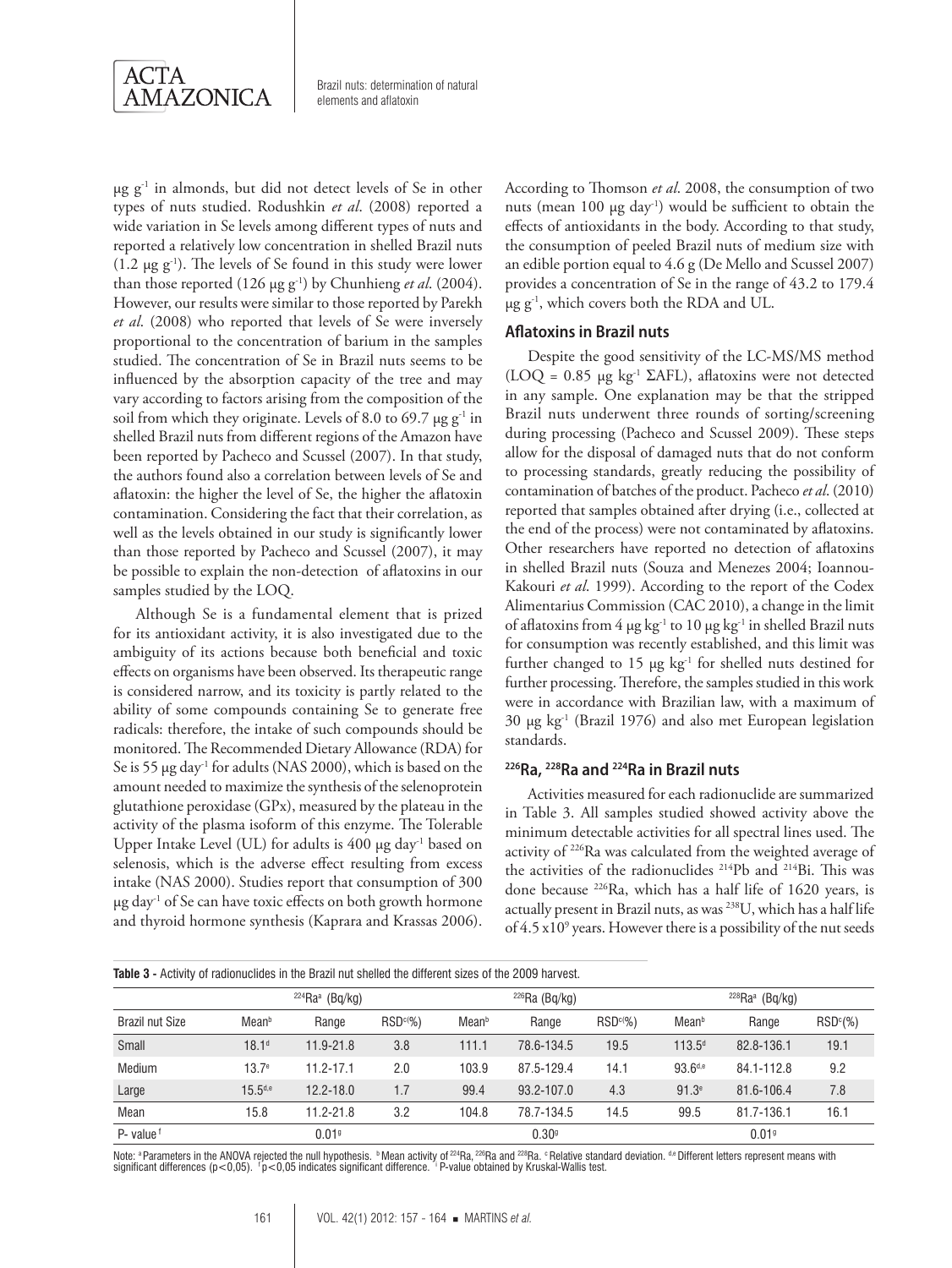

to absorbing 226Ra instead of 238U; therefore, we attributed the activities of 214Pb and 214Bi to 226Ra. In the same way, the activity of 228Ac was attributed to 228Ra, and the activities of 212Pb and 208Tl were attributed to 224Ra.

High values for the activities of both 226Ra and 228Ra in nuts, compared to other foods, were expected (Anderson and Cunningham 2005; Scheibel and Appoloni 2007), because the nut trees from Brazil have a great capacity to absorb radioisotopes from the soil. It is well known that the Brazil nut tree has a high capacity for barium uptake from soil (Hiromoto *et al*. 1996). Taking into account the similarity of the chemical behaviour of barium and radium, this propertie explains the capacity for radioisotopes absorption.

The low activity concentrations found for <sup>224</sup>Ra agree with the values reported by Parekh *et al*. (2008). The lowest activity was observed for <sup>224</sup>Ra (11.21  $\pm$  3.18 Bq kg<sup>-1</sup>) and the highest was found for <sup>228</sup>Ra (136.10 ± 16.15 Bq kg<sup>-1</sup>).

The values of activities for <sup>226</sup>Ra and <sup>228</sup>Ra were higher than those reported by Parekh *et al*. (2008) and by Hiromoto *et al.* (1996). Adopting a significance level of  $\alpha$  = 0.05, there are no differences in the activity of <sup>226</sup>Ra ( $p > 0.30$ ) among the different sizes of nuts. However, for 224Ra and 228Ra, a similar test showed statistically significant differences between different sizes. In subsequent tests for multiple comparisons with the average of the ranks, increased activity of <sup>224</sup>Ra was detected for small and large nuts. For <sup>228</sup>Ra, the highest activities occurred in small and medium nuts. There may be a pattern of decreased activity of radionuclides with increasing nut size.

Finally, we evaluated the possible relationship between Se concentration and the activity of 224Ra, 226Ra and 228Ra (Figure 2); however, the correlation coefficients were below 50%, allowing us to conclude that there was no relationship in the studied samples, and that the correlation was strongest among radionuclides (Figure 3).

The committed effective doses (CED) were calculated and are presented in Table 4. The CEDs, estimated from the rates of consumption, suggested significant differences between the three radionuclides ( $p < 0.001$ ). However, based on the results of Table 3, it can be stated that for both estimates of consumption, all CEDs observed in this study show doses below the maximum established by the UNSCEAR (2000) for the radionuclides studied; therefore, no health risk is involved.

The results of this study of radionuclide activity and Se concentration in Brazil nuts can be useful for our understanding of the process of element's absorption by these nuts. Further analysis could provide information on soil characteristics of the region of origin. Another suggestion for future work would be the activity determination of radionuclides of the uranium series which are before <sup>226</sup>Ra,



**Figure 2 -** Correlation between Se and radionuclides: <sup>224</sup>Ra, <sup>226</sup>Ra and <sup>228</sup>Ra



Figure 3 - Correlation between radionuclides: <sup>224</sup>Ra, <sup>226</sup>Ra and 228Ra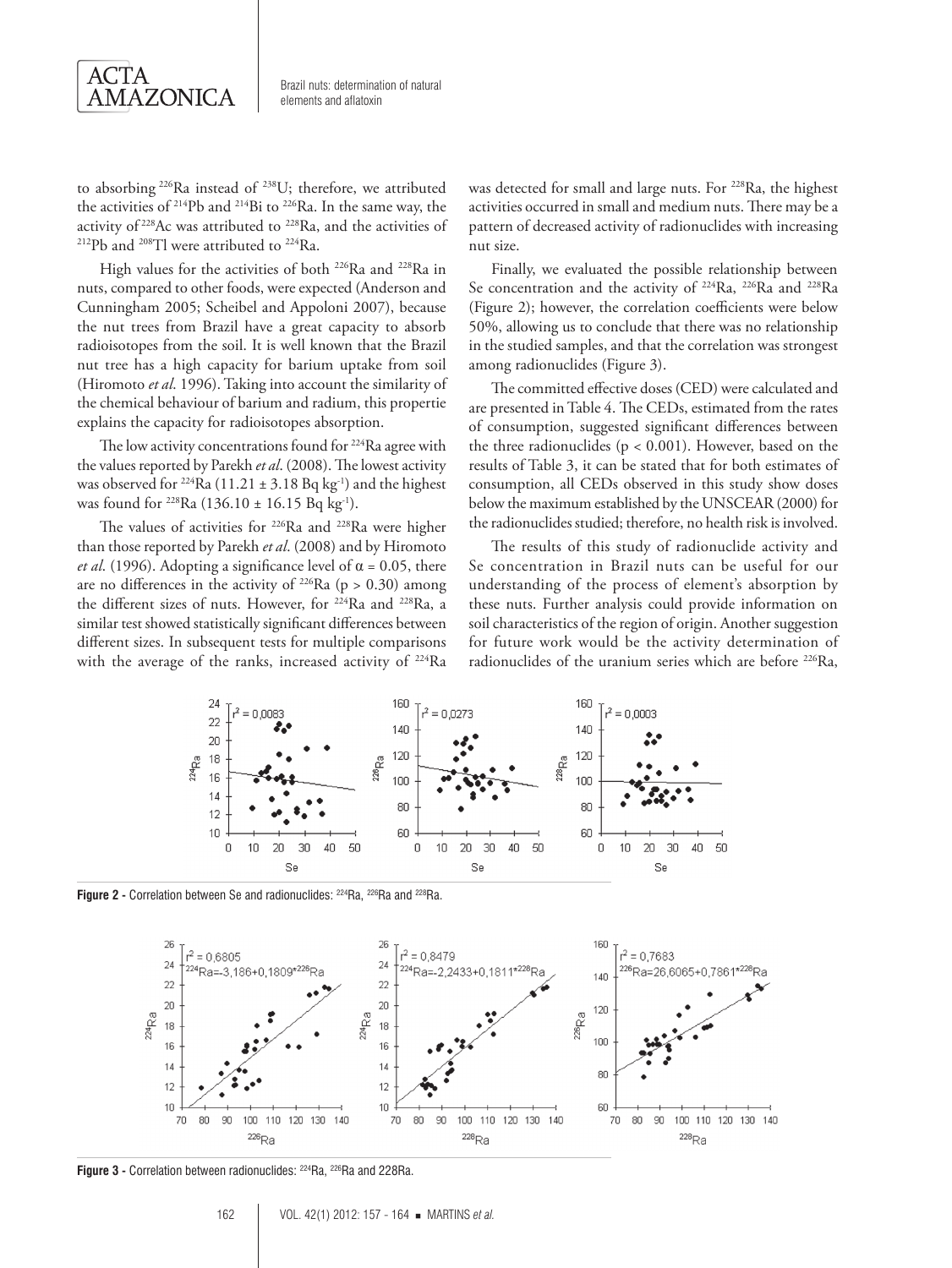

Table 4 - Comparison of the committed effective dose (CED) for <sup>224</sup>Ra, <sup>226</sup>Ra and <sup>228</sup>Ra in shelled Brazil nuts based on different rates of annual consumption.

| Radionuclides<br>CED $(Sv.a-1)^c$ |      | <b>IBGE</b> <sup>a</sup> |                    |          | <b>WHO</b> <sup>b</sup> |                    |          |
|-----------------------------------|------|--------------------------|--------------------|----------|-------------------------|--------------------|----------|
|                                   |      |                          | Range <sup>e</sup> | Df       |                         | Range <sup>e</sup> | Df       |
| 224Ra                             | 0.22 | $0.06 \pm 0.01$          | $0.04 - 0.08$      | < 0.0001 | $0.05 + 0.01$           | $0.03 - 0.06$      | < 0.0001 |
| $226$ Ra                          | 6.3  | $1.50 \pm 0.21$          | $1.12 - 1.92$      | < 0.0001 | $1.07 \pm 0.15$         | $0.80 - 1.37$      | < 0.0001 |
| 228Ra                             | 11.0 | $3.50 \pm 0.57$          | 2.87-4.79          | < 0.0001 | $2.51 \pm 0.41$         | 2.06-3.43          | < 0.0001 |

Note: ªAnnual consumption rates as the Brazilian Institute of Geography and Statistic. ÞRates of annual consumption as World Health Organization. ºMaximum committed effective dose by intake established by UNSCEAR (2000). <sup>d</sup> Mean committed effective dose  $\pm$  standard deviation.

so that we could make an analogy between the activities of these two radionuclides ( $^{238}$ U and  $^{226}$ Ra). This would also give an idea about the process of absorbing elements from soil by Brazil nut tree.

Thus, it would be possible to make an analysis of the whole series of radionuclides to see whether it is in radioactive equilibrium in Brazil nut. In regard to other variables in the production of aflatoxins, it would be interesting to assess the moisture content and water activity of Brazil nuts throughout the entire production chain. The results of such an investigation could contribute to the search for tools to prevent contamination.

# **Conclusions**

The selenium mean concentration was  $22.7 \pm 7.4$ . Mean activities determined for the following radium isotopes were: 15.77 Bq kg<sup>-1</sup> for <sup>224</sup>Ra, 104.8 Bq kg<sup>-1</sup> for <sup>226</sup>Ra and 99.48 Bq kg<sup>-1</sup> for <sup>228</sup>Ra. We did not find aflatoxins above the quantification limit. Based on the results, it can be stated that for both estimates of consumption, all CEDs observed in this study show doses below the maximum established by the UNSCEAR (2000) for the radionuclides studied; therefore, no health risk is involved in the Brazil nut consumption according to the evaluated samples.

# **Acknowledgments**

We are grateful to the Research Foundation of the State of Amazonas – FAPEAM for financial support; to the Coordination of Development of Higher Education - CAPES for the research fellowship; and to Mrs. Viviane Scheibel de Almeida, of the Federal University of Mato Grosso of the South, for information about the committed effective doses.

# **references**

- Anderson, D.L.; Cunningham, W.C. 2005. Analysis of total diet study foods for gamma-ray emitting radionuclides*. Journal of Radioanalytical and Nuclear Chemistry*, 264 (2): 371-376.
- Association of Official Analytical Chemists (AOAC). 2005. Official methods of analysis of the 18th international AOAC, Horwitz, W., Latimer, G. W., Jr., Eds.; AOAC: Gaithersburg, MD.
- Brazil. Ministry of Agriculture. 1976. Brazil-nut: a preliminary survey. Belém: Police State of the Ministry of Agriculture. Federation of Agriculture of the State of Pará. 69pp.
- Brazilian Institute of Geography and Statistics (IBGE). 2004. Expenditure Survey - Household Food Acquisition Per Capta (2002-2003).
- Celik, N.; Cevik, U.; Celik, A.; Kucukomeroglu, B. 2008. Determination of indoor radon and soil radioactivity levels in Giresin, Turkey. *Journal of Environmental Radioactivity*, 99(8): 1349-1354.
- Chunhieng, T., Hafidi, A., Pioch, D., Brochier, J.; Montet, D. 2008. Detailed study of Brazil nut (*Bertholletia excelsa*) oil microcompounds: phospholipids, tocopherols and sterols. *Journal of the Brazilian Chemical Society*, 19 (7): 1374-1380.
- Chunhieng, T., Pétritis, K., Elfakir, C., Brochier, J., Goli, T.; Montet, D. 2004. Study of selenium in the protein fractions of the Brazil nut, *Bertholletia excelsa*. *Journal of Agricultural and Food Chemistry*, 52: 4318-4322.
- Codex Alimentarius Commission (CAC 2010). Report of the Fourth Session of the Codex Committee on Contaminants in Foods. CL 2010/13-CF. Izmir, Turkey. 2010.
- De Mello, F.R.; Scussel, V.M. 2007. Characteristics of in-shell Brazil nuts and their relationship to aflatoxin contamination: criteria for sorting. *Journal of Agricultural and Food Chemistry*, 55: 9305–9310.
- European Union 2003. Commission Decision of 4 July 2003, imposing special conditions on the import of Brazil nuts in shell originating in or consigned from Brazil (2003/493/EC). Official Journal of the European Union. 2003, 5.7.2003, L 168/33.
- Gabay, J.; Sax, J.J. 1969. Retention of radium due to ingestion of Brazil nuts. *Health Physical.* Pergamon Press. 16: 812-813.
- Hiromoto, G., Oliveira, J., Carvalho, J.S., Vicente, R.; Bellintani, S.A. 1996. Collective dose and risk assessment from Brazil nut consumption. *Radiation Protection Dosimetry*, 67 (3): 229-230.
- Irigaray, P.; Mewby, J.A.; Clapp, R.; Hardell, L.; Howard, V.; Montagnier, L.; Epstein, S.; Belpomme, D. 2007. Lifestylerelated factors and environmental agents causing cancer: an overview. *Biomedicine & Pharmacotherapy,* 61(10): 640-658.
- International Agency of Research on Cancer (IARC). 1997. Evaluation of carcinogenic risks to humans: some naturally occurring substances: aromatic amines and mycotoxins. Lyon. *(IARC Monographs, 56*). 245-395.